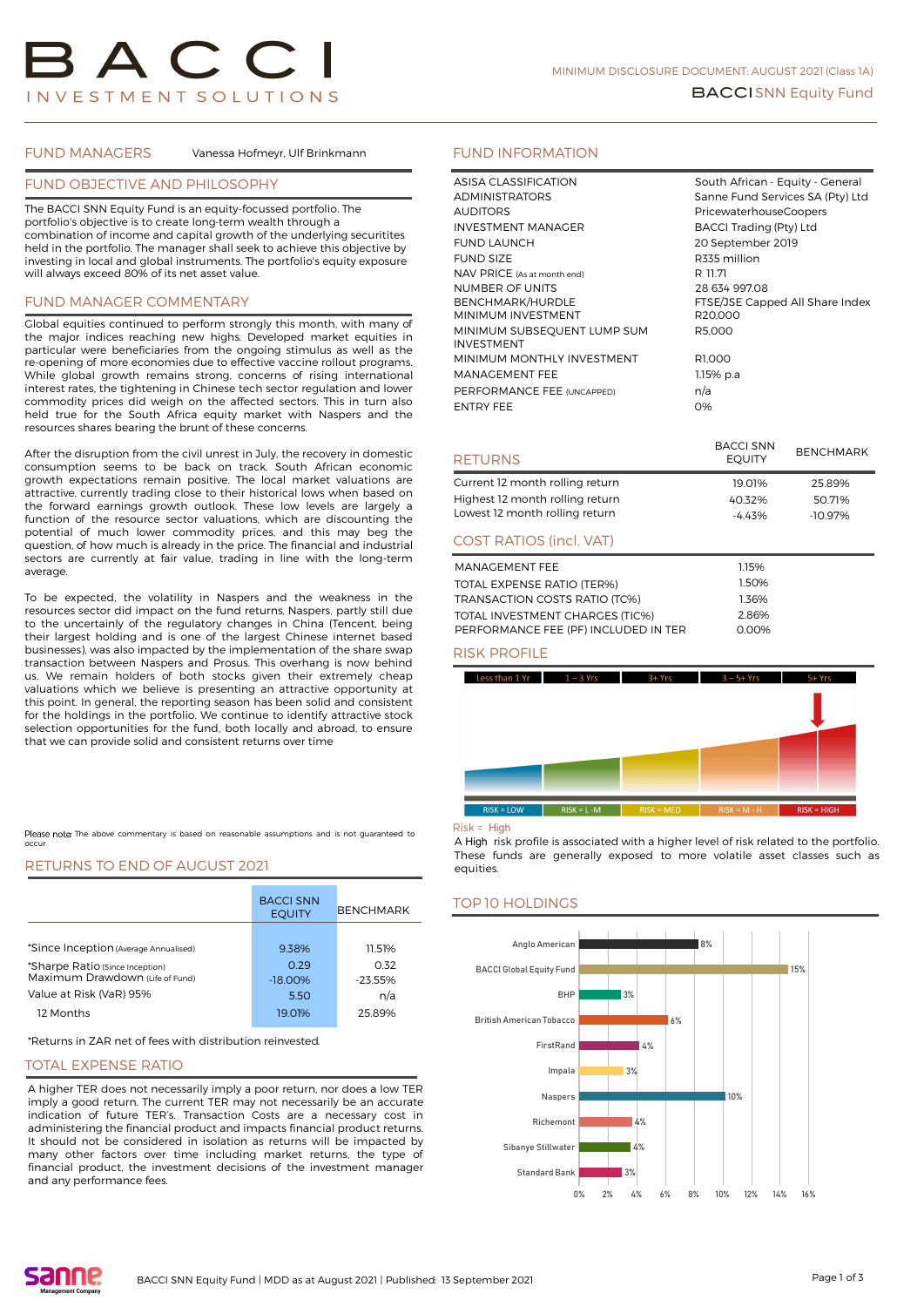# INCOME DISTRIBUTIONS

#### PERFORMANCE

| Declaration Frequency: Semi-Annually | (CPU): Cents per unit |
|--------------------------------------|-----------------------|
| December 2020                        | 0.16                  |
| June 2021                            | 0.02                  |



#### Index Source:Bloomberg as of August 2021

Fund Source: Sanne Fund Services SA (Pty) Ltd August 2021

#### PORTFOLIO VALUATION & TRANSACTION CUT-OFF

The portfolio is valued daily. The transaction cut-off time is 14:00pm on a business day. Investor instructions received after 14:00pm shall be processed the following business day.

| <b>HISTORICAL PERFORMANCE (NET OF FEES)</b> |       |          |           |        |       |          |       |          |          |          |            |       |            |
|---------------------------------------------|-------|----------|-----------|--------|-------|----------|-------|----------|----------|----------|------------|-------|------------|
|                                             | Jan   | Feb      | Mar       | Apr    | May   | Jun      | Ju    | Aua      | Sep      | Oct      | <b>Nov</b> | Dec   | <b>YTD</b> |
| 2019                                        |       |          |           |        |       |          |       |          | 0.02%    | 0.20%    | 1.19%      | 0.69% | $-0.29%$   |
| 2020                                        | .87%  | $-8.86%$ | $-10.03%$ | 12.83% | 0.43% | 4.25%    | 0.74% | 1.42%    | $-2.32%$ | $-2.46%$ | 8.08%      | 2.54% | 6.46%      |
| 2021                                        | 4.26% | 4.42%    | 1.14%     | 0.48%  | 1.11% | $-0.31%$ | 1.98% | $-0.88%$ | -        |          | -          |       | 12.71%     |

\*The annualised total return is the average return earned by an investment each year over a given time period, since date of the launch of the fund. Actual annual figures are available from the manager on request. The performance figure given show the yield on a Net Asset Value ("NAV") basis. The returns figure is not a forecast. Performance is not guaranteed and investors should not not not be vising the Vising is reinvested on the reinvestment date.

## SECTOR ALLOCATION ASSET ALLOCATION





| <b>INVESTMENT MANAGER</b>                                              | <b>MANAGEMENT COMPANY</b>                                              | TRUSTEE                                                                                   |
|------------------------------------------------------------------------|------------------------------------------------------------------------|-------------------------------------------------------------------------------------------|
| <b>BACCI Trading (Pty) Ltd</b>                                         | Sanne Management Company (RF) (Pty) Ltd                                | Firstrand Bank Limited, (acting through its<br>RMB Custody and Trustee Services Division) |
| Registration No: 2001/029132/07                                        | Registration No: 2013/096377/07                                        |                                                                                           |
| <b>Bree Street Studios</b><br>17 New Church Street.<br>Cape Town, 8001 | Pier Place, Heerengracht Street, Foreshore, Cape<br>Town, South Africa | 3 Merchant Place<br>Ground Floor<br>Corner Fredman and Gwen Streets<br>Sandton<br>2146    |
| Telephone: +27 21 434 7455                                             | Telephone: +27 21 202 8282                                             | Telephone: +27 87 736 1732                                                                |
| Fax. +27 21 434 7966                                                   | Fax: +27 21 202 8282                                                   |                                                                                           |
| Email: info@bacci.co.za                                                | Email: information@sannegroup.com                                      |                                                                                           |
| Website: www.bacci.co.za                                               | Website: www.snnmanco.com                                              |                                                                                           |